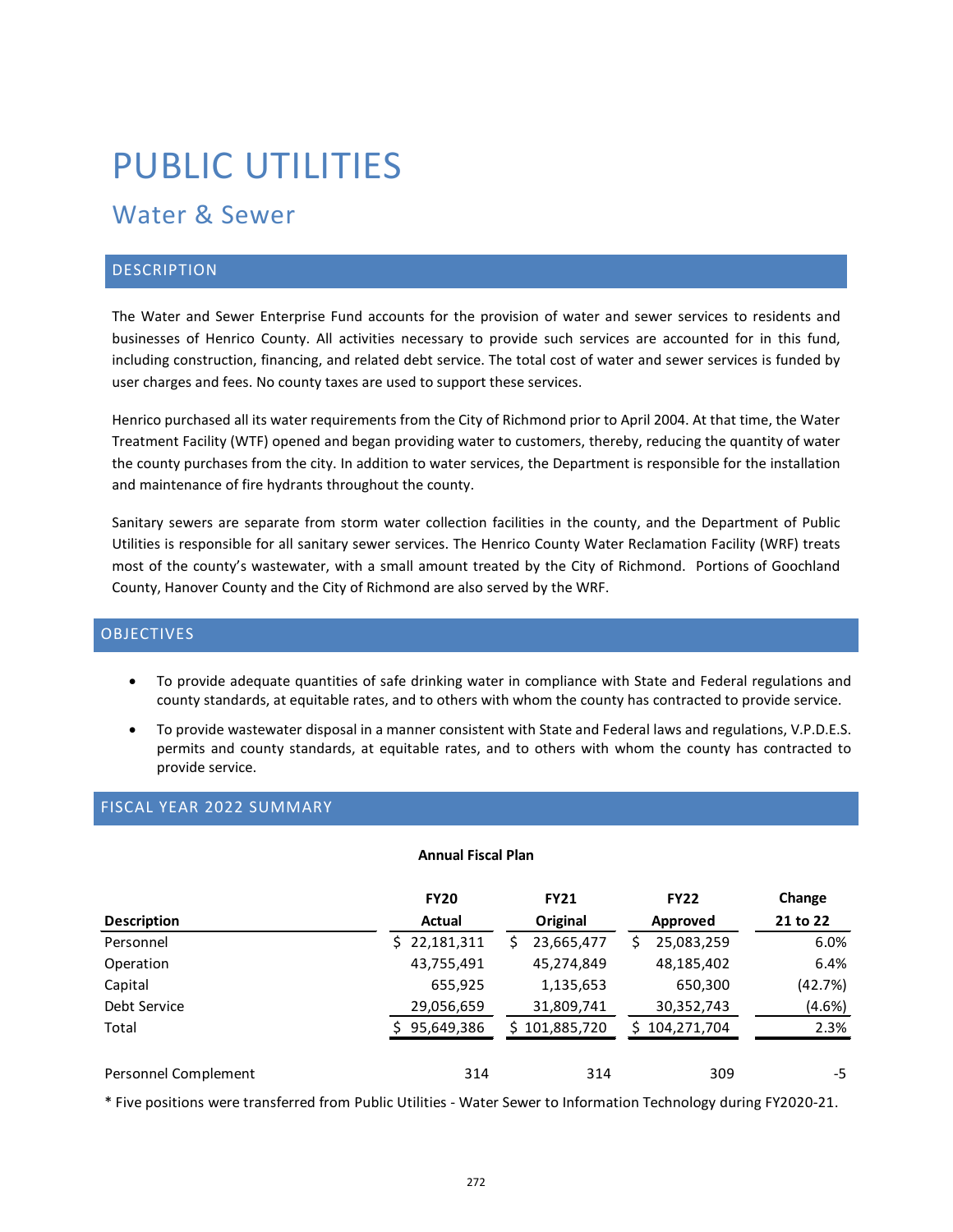#### *Public Utilities - Water & Sewer*

| PERFORMANCE MEASURES                    |             |             |             |                    |
|-----------------------------------------|-------------|-------------|-------------|--------------------|
|                                         | <b>FY20</b> | <b>FY21</b> | <b>FY22</b> | Change<br>21 to 22 |
| <b>Workload Measures</b>                |             |             |             |                    |
| Average No. of Fire Hydrants in Service | 13.513      | 13,600      | 13,700      | 100                |
| Miles of Water Mains                    | 1,647       | 1,655       | 1,663       | 8                  |
| Miles of Sewer Mains                    | 1,528       | 1,536       | 1,544       | 8                  |
| Number of Water Customers               | 100,259     | 101,100     | 102,000     | 900                |
| Number of Sewer Customers               | 97,208      | 98,100      | 99,000      | 900                |

# BUDGET HIGHLIGHTS

The Public Utilities' Water and Sewer Fund is an enterprise fund, supporting its operating and capital infrastructure expenditures with revenues derived from customer charges and water and sewer revenue bonds.

The Department provides water and wastewater services to approximately 94 percent of the county's citizens, including the delivery of clean drinking water, sewer disposal, street lighting, refuse management and recycling services. The Solid Waste and Street Lighting functions are discussed in greater detail in a separate narrative within this document.

Ensuring the efficient delivery of services to citizens has required a commitment to making necessary investments in the System's operations and critical water and sewer infrastructure. In addition, to address system demands resulting from consumer growth, Public Utilities performs capacity improvements that are consistent with the county's broader planning, and residential and commercial development objectives. The Department also engages in strategic, long-term infrastructure planning to ensure that citizens' and businesses' water and sewer capacity requirements are sufficiently met well into the future.

#### RESOURCES

In FY2021-22, projected operating resources of \$140,428,356 will support water and wastewater operations, reflecting an increase of 0.1 percent from the FY2020-21 adopted budget.

In addition to supporting operating requirements, resources must be sufficient to service debt, bond coverage requirements and future capital requirements within the ten-year Capital Improvement Program. Due to the nature of the infrastructure maintained by the Water and Sewer Fund, consistent infrastructure maintenance and replacement must be planned on a multi-year basis, as opposed to the year-to-year analysis included in each budget cycle.

On an annual basis, Public Utilities performs cash flow projections verifying cash flows are sufficient to cover current and future operating costs, capital infrastructure improvements, debt service, and bond coverage requirements over a multi-year period. These projections are critical in ensuring that rate changes are sufficient for meeting all the obligations of the fund. The FY2021-22 budget adheres to that premise. Payments and transfers from the General Fund to Water and Sewer in FY2021-22 total \$1,932,108 for debt service costs related to the Elko Tract infrastructure improvements.